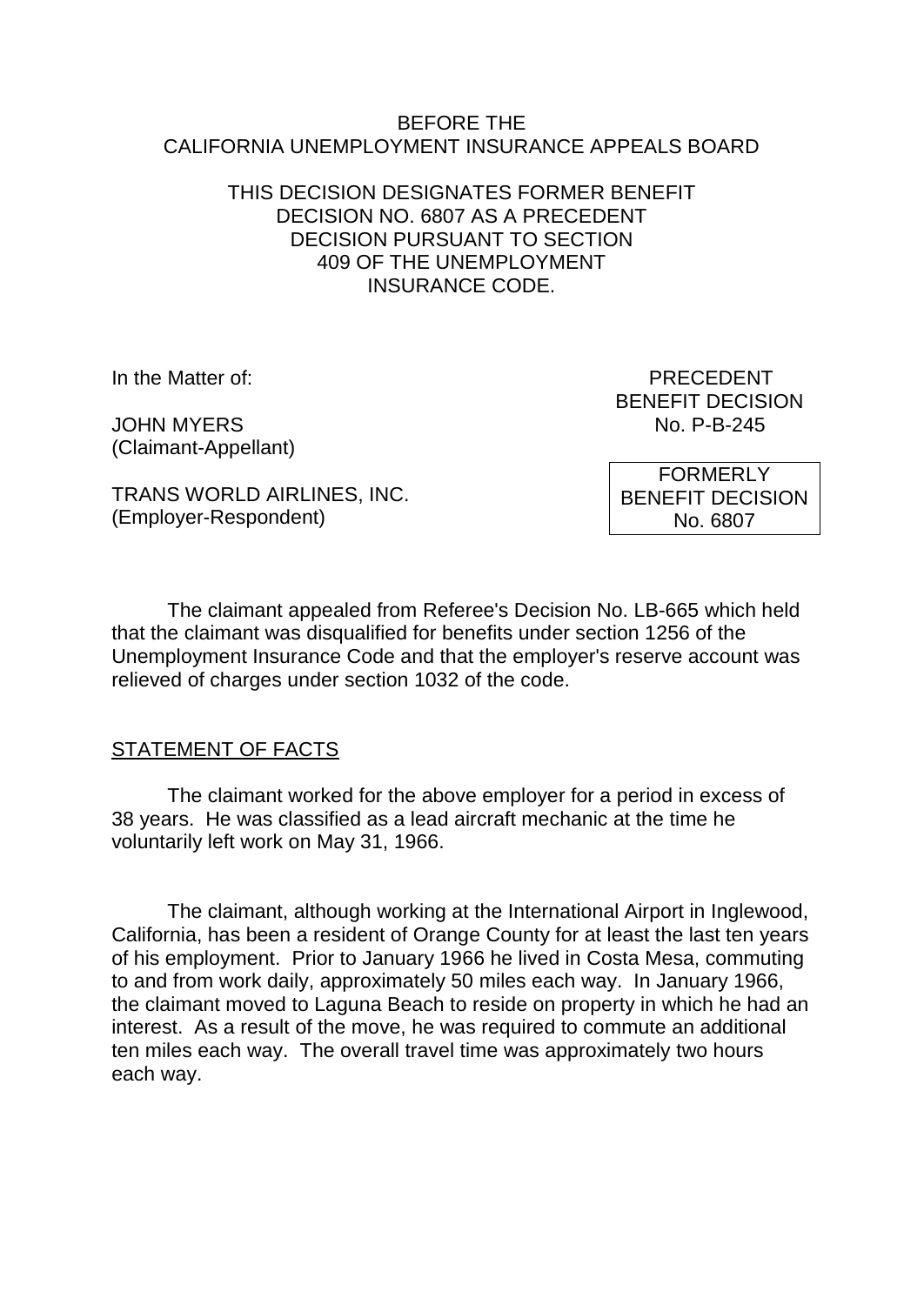The claimant is now 66 years of age. Under company policy he was eligible for retirement at age 65 but could remain in employment if physically able to perform his work and acceptable to the employer. The claimant elected to so continue working when he first became eligible for such retirement. He has not consulted a physician with regard to his health and considers himself in good physical condition. He has missed no work due to illness throughout the terminal period of employment. The nature of his work, however, required him to perform his duties off ladders and to climb in and out of planes. Due to his age, the nature of his work and, in effect, a 12-hour work day, the claimant began to suffer from excess fatigue. On one or two occasions, he dozed off while commuting; in one instance, driving his car off the main traveled portion of the highway, striking a barricade. It was at this time that he elected to leave work and seek other employment closer to his place of residence. Although he had hoped to obtain work closer to home, he had no immediate prospects of employment at the time of his leaving of work.

### REASONS FOR DECISION

Section 1256 of the Unemployment Insurance Code provides that a claimant shall be disqualified for benefits if he has left his most recent work voluntarily without good cause. If it is so ruled under section 1030 of the code, an employer's reserve account may be relieved of charges under section 1032 of the code.

Transportation and willingness to commute to and from work have long posed a problem with respect to a claimant's eligibility for benefits. Suitability of offered work, the availability of a claimant for work, and good cause for leaving work all must be considered within the concept of that which is reasonable as to time, distance, or cost of travel or any combination thereof.

The adequacy of public transportation was before us in Benefit Decisions Nos. 5008 and 5948. We found good cause for leaving work where the overall time of travel in excess of one hour was deemed to be unreasonable even though the distance of travel was but 10 to 15 miles. In Benefit Decision No. 5290, we pointed out that one hour in a metropolitan area is reasonable commuting time despite possible inconvenience of public transportation.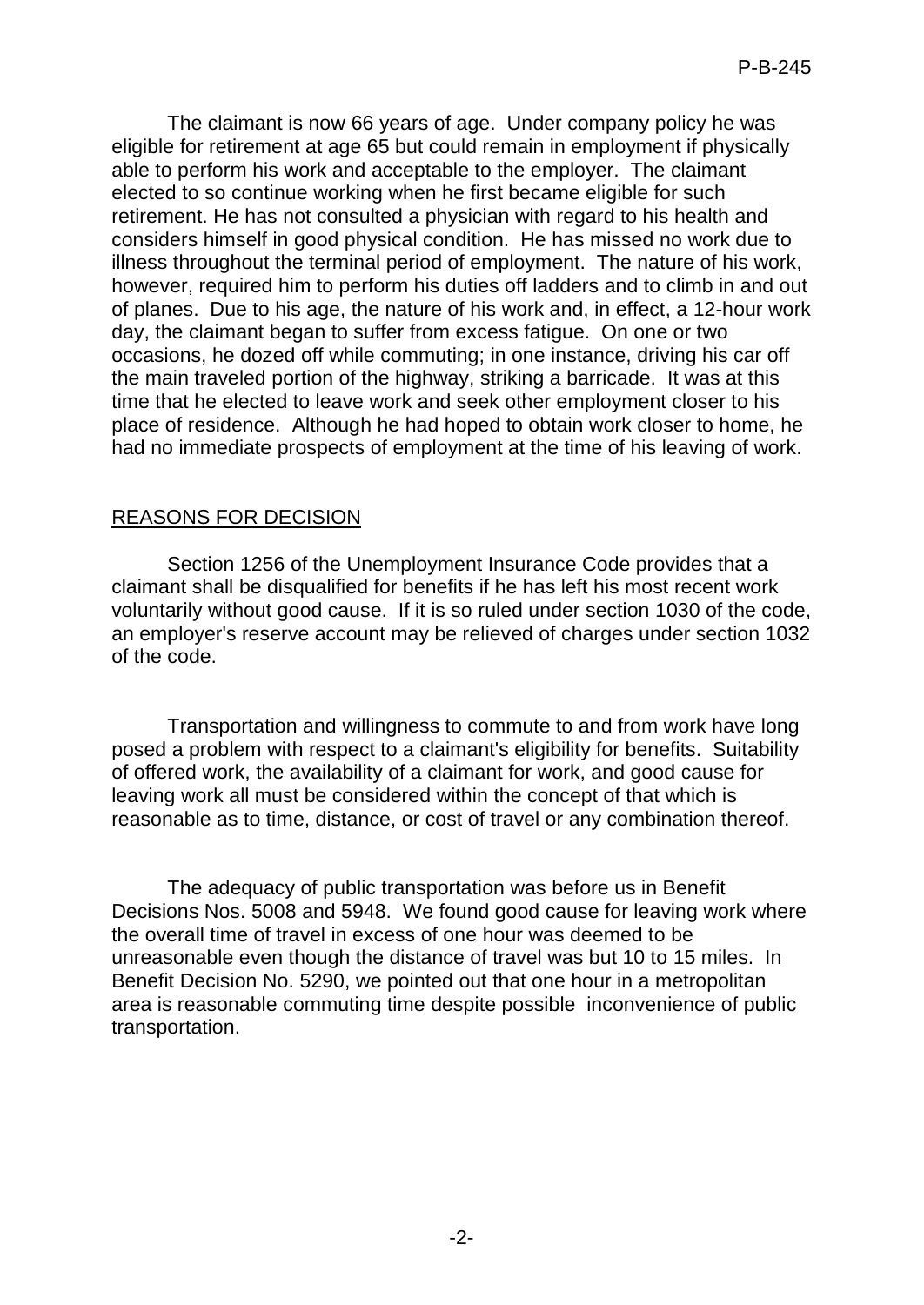The normal commuting pattern between a place of residence and a normal labor market without reference to distance was considered in Benefit Decisions Nos. 4815 and 4970 where the claimant's availability for work was in issue and again in Benefit Decisions Nos. 6170, 6261 and 6595 where the cost, time or distance of travel was a moving force for the claimant's separation from employment.

In Benefit Decision No. 6081, a claimant traveled 45 miles each way to work for approximately four and one-half months. Without discussion we considered such distance excessive. In Benefit Decision No. 6170 (25 to 30 miles), we found both the distance and cost of travel excessive. In Benefit Decision No. 6173 (27 miles, requiring an hour and a quarter to travel), we found the distance and time to be excessive.

In Benefit Decision No. 6310, a claimant was offered a transfer to a new office 24 miles distant. The only available transportation was by bus and travel time to meet the hours of employment would have increased her daily work day by three hours. Although the actual cost of travel was not before us, we considered such time and cost of travel to be excessive. On the other hand, in Benefit Decision No. 6426, a claimant was similarly transferred to a new office 25 miles distant. The commuting time between bus terminals was approximately 40 minutes at a round trip cost of 86¢ per day. Here, we found that there was no good cause for leaving work and that the time and distance under such circumstances were not excessive. Our conclusions in part were based upon a \$3.50 per week increase in wages which would have compensated the claimant for the additional inconvenience in travel.

In Benefit Decision No. 6475, the claimant moved from Napa to Fairfield, 19.7 miles away. At an estimated 5¢ per mile for travel, we considered the cost excessive in view of her possible earnings of 85¢ per hour. Conversely, in Benefit Decision No. 6595, a claimant established a new residence 20 miles from her place of employment. Her earnings were \$1.56 per hour. Cost of travel between the new residence and the place of employment was within the normal commuting pattern although requiring \$7.50 per week in bridge tolls and automobile expenses. We found under such circumstances the claimant did not have good cause for leaving work.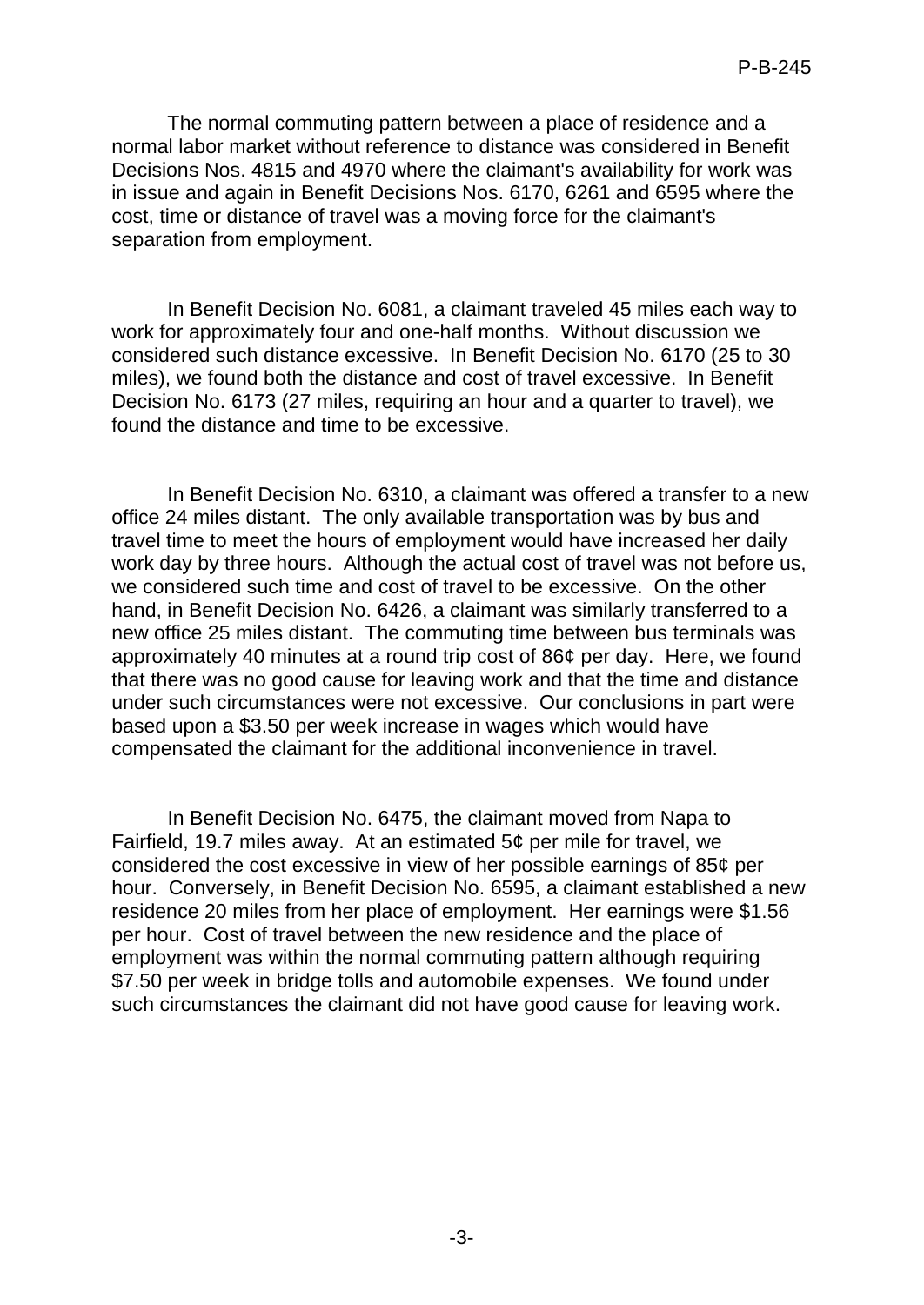Analysis of such cases heretofore decided shows that no definite standards or criteria may be established. Although we have held that 30 and 45 miles are excessive, distance and cost to and from work must be considered in light of the commuting pattern of any given community, including the feasibility of public transportation. Travel time may similarly be viewed as to that which is normal. Cost of travel may be excessive to one claimant in view of her earnings; whereas, a greater cost may be nominal to another claimant having a greater earning capacity. Additional factors may also be relevant and require consideration. Specifically, the age and physical condition of a claimant which may well affect the safety with which he travels.

Considering the facts now before us, we must decide the eligibility of a claimant, age 66, driving 60 miles to and from work and requiring a commuting time each way of up to two hours, depending upon traffic conditions. This claimant had driven in excess of 100 miles round trip to work over a prolonged period of time. As a result of his move to Laguna Beach, however, the distance of travel was increased by ten miles each way with a corresponding increase in travel time. He had attempted in good faith to continue commuting and had previously declined retirement in favor of continued employment. The inevitable fatigue caused by his advanced years coupled with the nature of his duties and excessive commuting made travel to and from work hazardous. Under such circumstances, we find the claimant had good cause for leaving work under the code.

It may well be argued that the claimant, by selecting a place of residence which increased the distance he was required to travel, voluntarily created the conditions which made the distance and travel time to his place of employment excessive. However, it is our opinion that the distance and travel time from his former residence in Costa Mesa to his place of employment was also excessive and had he left employment for this reason in January 1966 he would have had good cause for doing so. Thus, we can attach no significance to his change of residence, particularly when he continued to work for approximately five months thereafter. The move was not the proximate cause of the termination of employment, and we have held in prior decisions that we should be concerned with the immediate, not remote, cause for the termination (Benefit Decisions Nos. 5643 and 6636).

In Benefit Decision No. 6753, involving an issue under section 1264 of the code, we stated: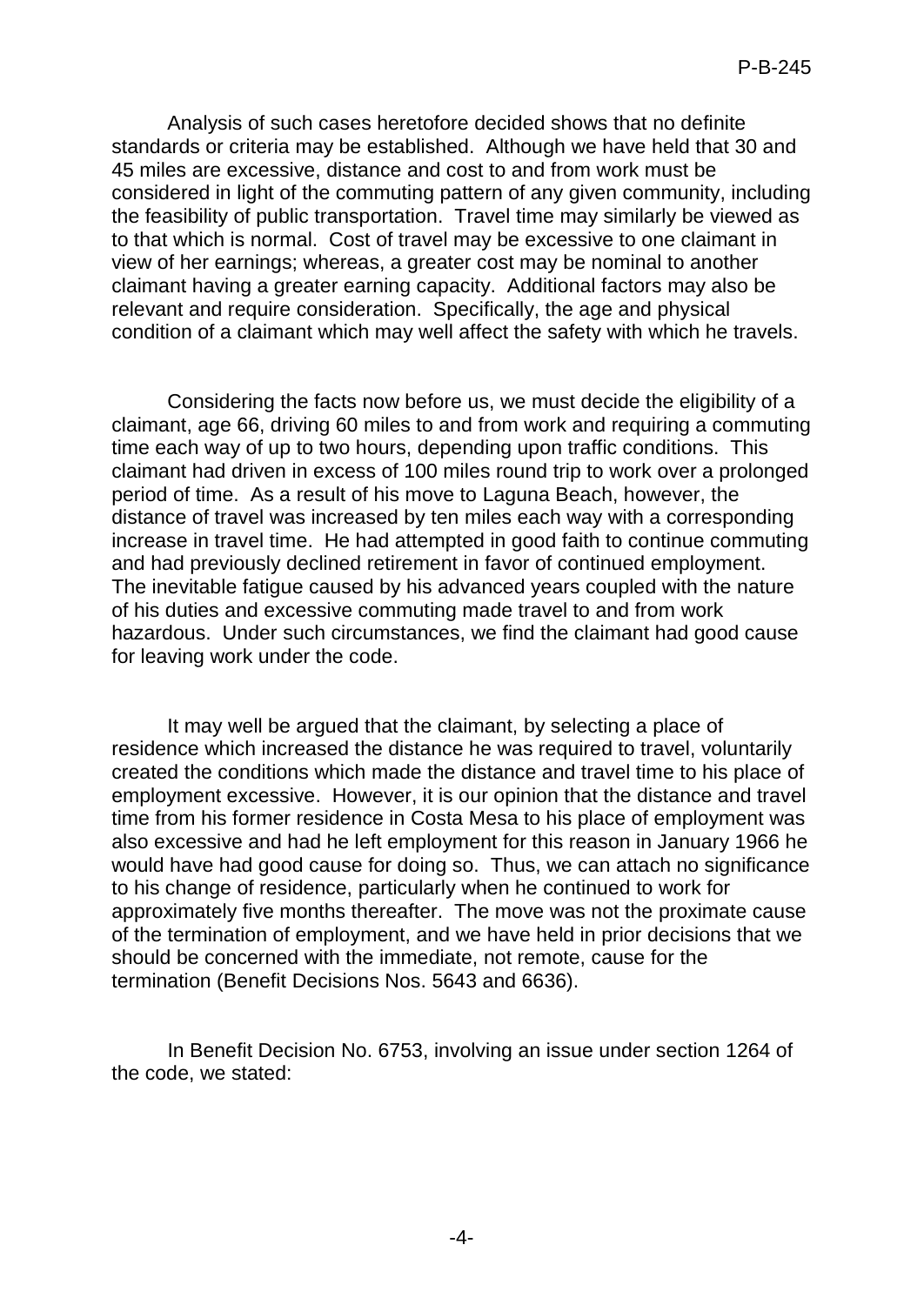". . . A claimant who has every intention of continuing to work in spite of increased transportation problems because of a change of residence and who, in fact, does continue to work for a substantial period is not an employee who leaves her employment to accompany or to join her spouse, even though ultimately she leaves because of the commuting problem. We consider section 1264 of the code to be applicable only where it may be reasonably concluded from the facts that the decision to move to the new residence and the decision to leave work are practically simultaneous, although either the move or the leaving may be postponed temporarily. . . ."

Under all of the circumstances of this case, we hold the claimant had good cause for leaving work within the meaning of sections 1256 and 1030 of the code.

### DECISION

The decision of the referee is reversed. The claimant is not disqualified for benefits under section 1256 of the code. The employer's reserve account is not relieved of benefit charges under section 1032 of the code.

Sacramento, California, March 1, 1967.

# CALIFORNIA UNEMPLOYMENT INSURANCE APPEALS BOARD

GERALD F. MAHER, Chairman

LOWELL NELSON

NORMAN J. GATZERT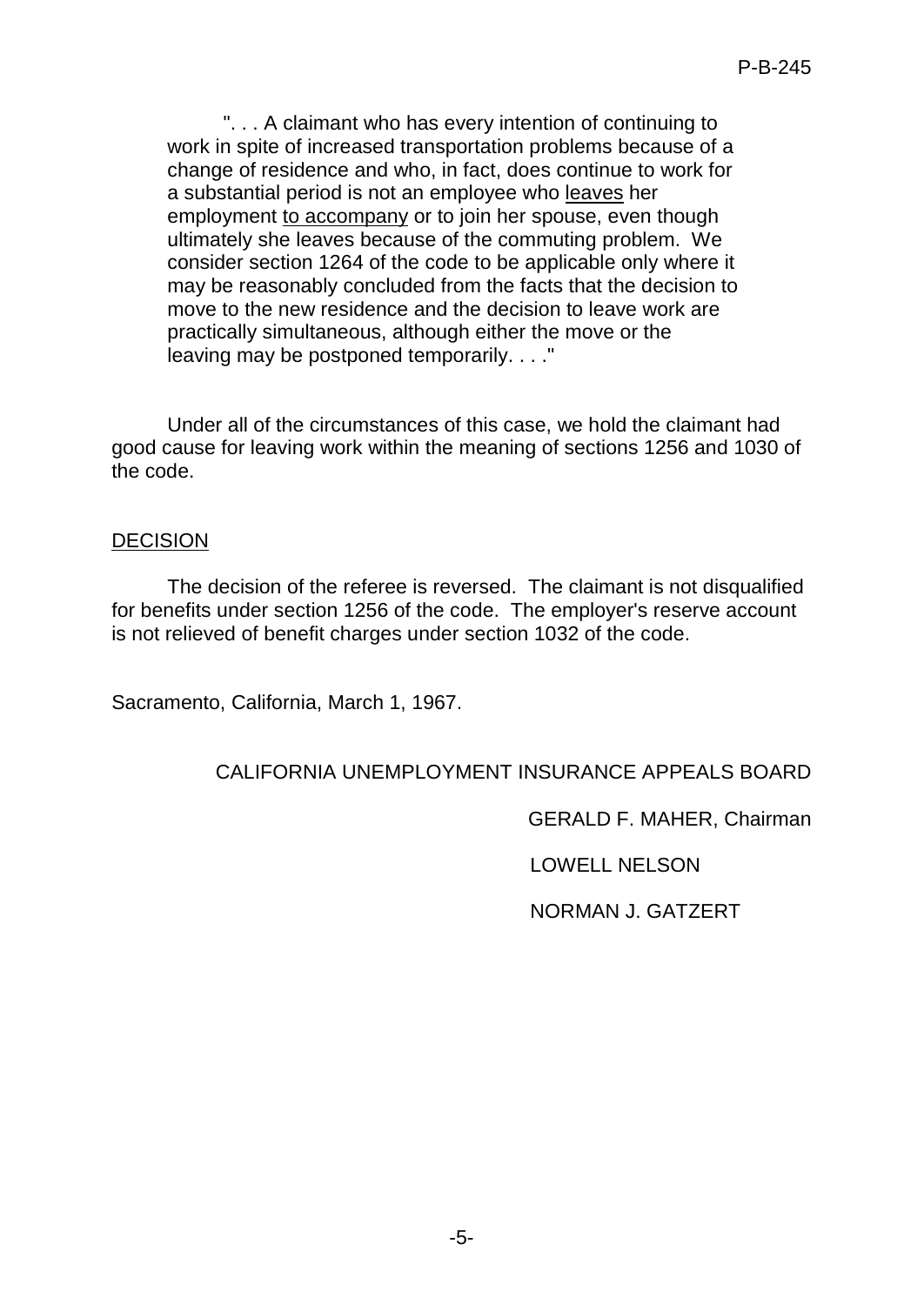Pursuant to section 409 of the Unemployment Insurance Code, the above Benefit Decision No. 6807 is hereby designated as Precedent Decision No. P-B-245.

Sacramento, California, February 24, 1976.

# CALIFORNIA UNEMPLOYMENT INSURANCE APPEALS BOARD

DON BLEWETT, Chairperson

MARILYN H. GRACE

HARRY K. GRAFE

RICHARD H. MARRIOTT

DISSENTING - Written Opinion Attached

CARL A. BRITSCHGI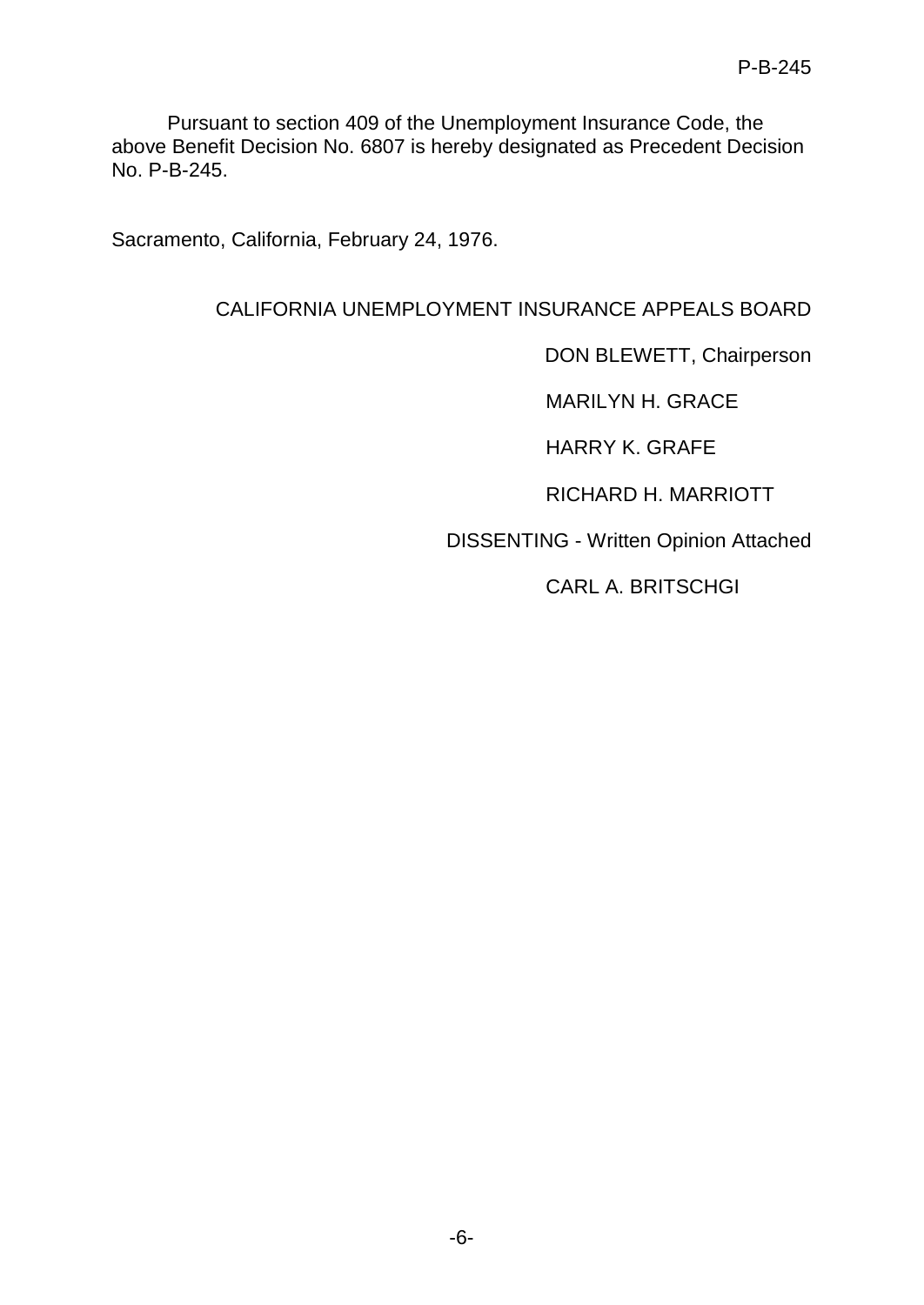## DISSENTING OPINION

#### I dissent.

In 1967 when this case was first issued, the rationale may or may not have had some validity. I do not believe, however, that the factual situation set forth by this case has any validity as guidelines for the commuting problems which confront this Board at the present time.

In Appeals Board Decision No. P-B-25, we referred to and cited various cases from other jurisdictions in the absence of any judicial decisions in this state. In reviewing the rationales expressed, we concluded that where the problems of transportation are the motivation for the abandonment of work, a claimant must exert a more than casual personal effort to resolve the solutions. We specifically pointed out the change in the trend in the following language:

"The man who walked to work or rode a horse car has been replaced by the automobile driver on the freeway. Persons who live great distances from their work do so usually from personal preference. Small town neighborhoods have become lost in a spreading and exploding population. Small town industry is no longer the mainstay of our economy. Individuals who choose to avail themselves of the advantages of suburban metropolitan living must nevertheless accept the obligation to provide themselves with adequate transportation to centers of employment. This the claimant herein failed to do."

This case was decided in 1968, and I believe that the validity of such case is even more cogent at this time. Since the issuance of such case, a comparable situation has been decided by the District Court of Appeal in Zorrero v. California Unemployment Insurance Appeals Board (1975), 47 Cal. App. 3d 434, 120 Cal. Rptr. 855, a hearing was denied by the California Supreme Court in July 1975. In the circumstances presented for consideration, there was no dispute as to the facts. The claimant had worked for the same employer for approximately five years. The distance between his place of residence and place of employment was 43 miles. Approximately three months prior to his termination, the claimant's personal automobile broke down and required substantial and expensive repairs. For the last three months of his employment, the claimant rode to and from work on a bus,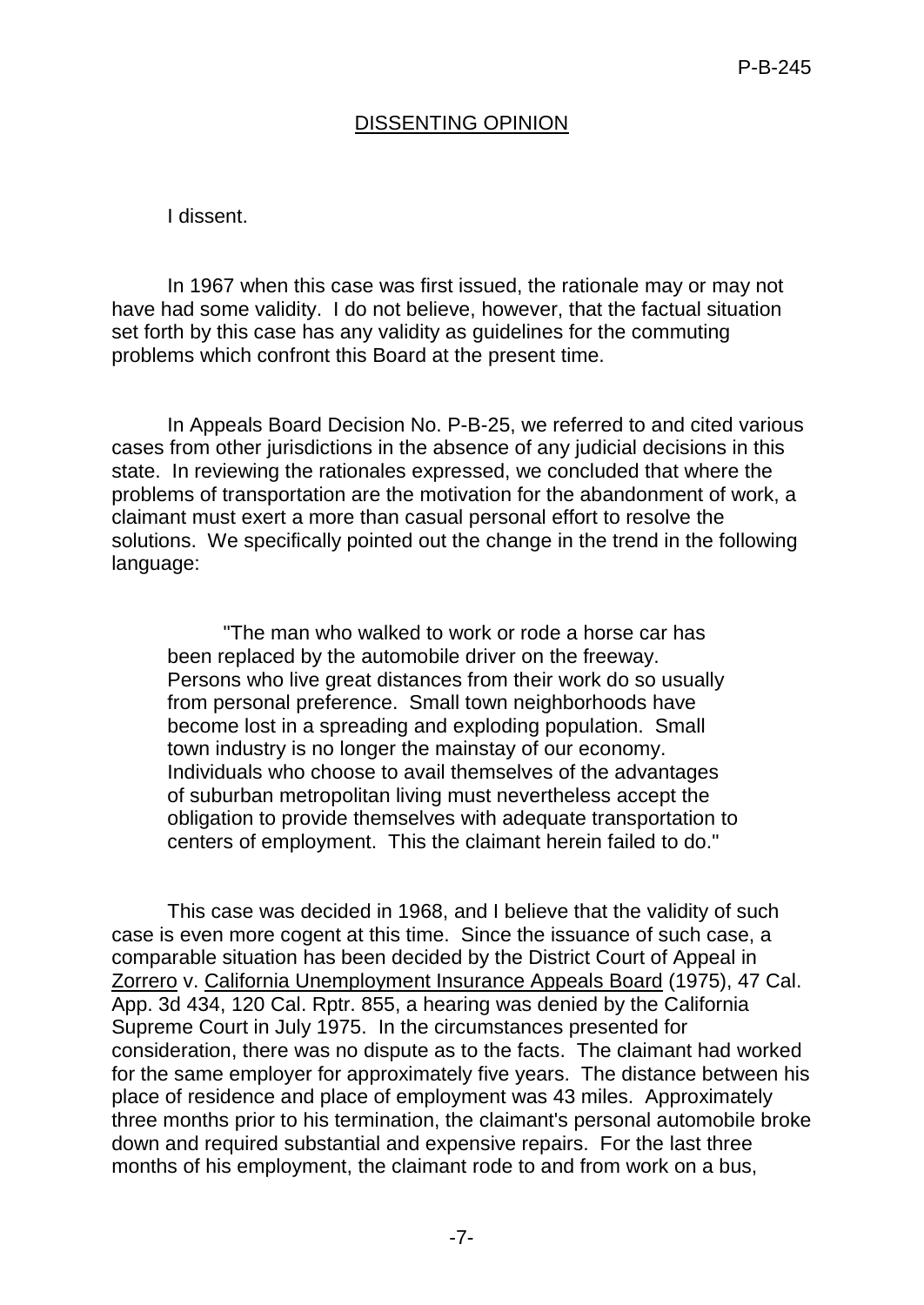requiring a total commute time of approximately two hours each way. As a result of the inconvenience of public transportation, the claimant quit his job. Relying upon Appeals Board Decision No. P-B-25, this Board denied benefits and the matter was thereafter submitted to the court for a judicial determination.

Many of the cases relied upon by this Board in arriving at the ultimate conclusion in Appeals Board Decision No. P-B-25 were similarly referred to by the court. After considering the definition and concept of good cause in setting forth the basic policy as enunciated in section 100 of the Unemployment Insurance Code, the court went on to state:

"Transportation to and from work is basically the personal responsibility of the employee unless special circumstances require the employer to furnish transportation. Cases from other jurisdictions so hold. Even in situations where the employer has moved his place of operation so as to increase the transportation problem for the employee it is held that the employee is not justified in terminating his employment for that reason. (Szojka v. Unemployment Compensation Board of Review, 187 Pa. Super. 643, 146 A. 2d 81 (Where the distance was 32 miles one way and public transportation took less than two hours); Faulkiner v. Unemployment Compensation Board of Review, 200 Pa. Super. 398, 188 A. 2d 803 (the distance was 32 miles); Mississippi Employment Security Commission v. Ballard, 252 Miss. 418, 174 So. 2d 367.)

"Given the geographical configuration of the Los Angeles area it is not unusual for persons to live in excess of 20 miles from their employment and while the public transportation system in this area may not be what many would like it to be, the fact is that vast numbers of workers in this area are forced to commute by public transportation on trips which run between an hour and two hours in each direction.

"Furthermore, while transportation by private automobile may be more comfortable than public transportation, it is not uncommon in Southern California for persons to spend an hour and a half to two hours in driving over congested streets and freeways to reach their places of employment.